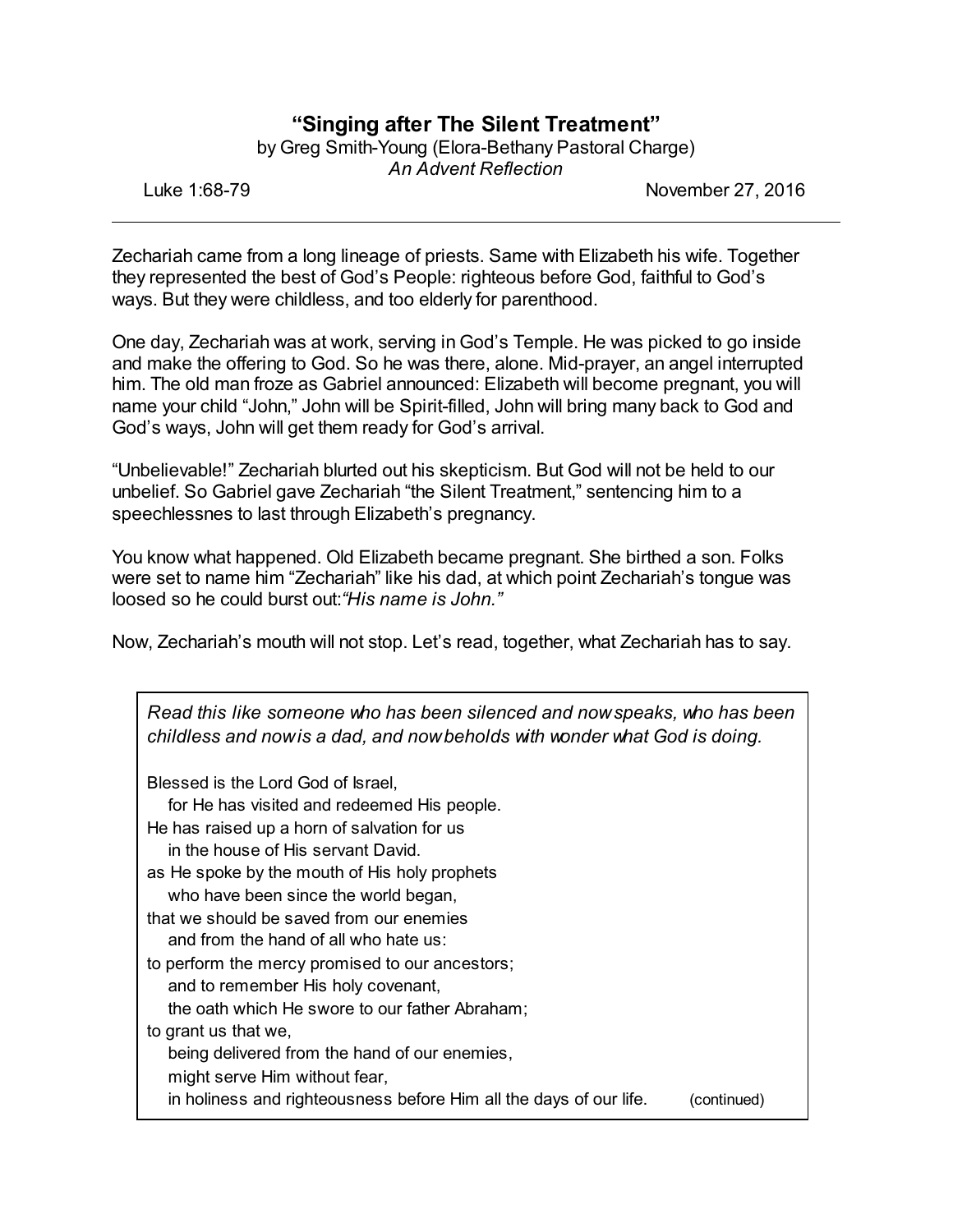And you, child, will be called the prophet of the Highest; for you will go before the face of the Lord to prepare His ways, to give knowledge of salvation to His people by the remission of their sins, through the tender mercy of our God, with which the Dayspring from on high has visited us to give light to those who sit in darkness and the shadow of death, to guide our feet into the way of peace. Luke 1:68-79 New King James Version (alt)

II

That's a "canticle." Canticle means "small song."1 It is a Bible-song. There are many Bible-songs in the Book of Psalms. Canticles are the ones outside of the Psalms. The First Testament, which we share with Jews, has many canticles. So does the Christian New Testament, especially around the events of Jesus' birth.

This season, preparing to celebrate Jesus' Advent among us, we are going to dig into these canticles. We will see how they help us celebrate the good news of what God has done in Jesus.

These canticles have become known by their Latin first word or words. Latin, because that was the language used most often in Christian Europe for many centuries. So we will celebrate with the *Ave Maria*, the *Magnificat*, the *Nunc Dimittis,* and the *Gloria in Excelsis Deo.* What do those words mean? You'll have to come and find out.

Today it's Zechariah's *Benedictus*. *Benedictus Dominus Deus Israel*, "Blessed be the Lord God of Israel." *Benedictus* means "Blessed." In different liturgical traditions, the *Benedictus* is said as a new day dawns. Also, at funerals, when the casket is lowered, celebrating the new beginning God gives.<sup>2</sup>

III

The *Benedictus* sings of God breaking into a life, a people, a world whose stories were going nowhere.

Zechariah's story was going nowhere. His life was closer to its end than its beginning. He would have no son to bury him, to mourn him, to remember him. He came from a

<sup>1</sup> "Canticle" comes from the Latin *canticulum*, which is a diminutive of *canticum* (song). See <https://en.wikipedia.org/wiki/Canticle>

<sup>&</sup>lt;sup>2</sup> https://en.wikipedia.org/wiki/Benedictus (Song of Zechariah)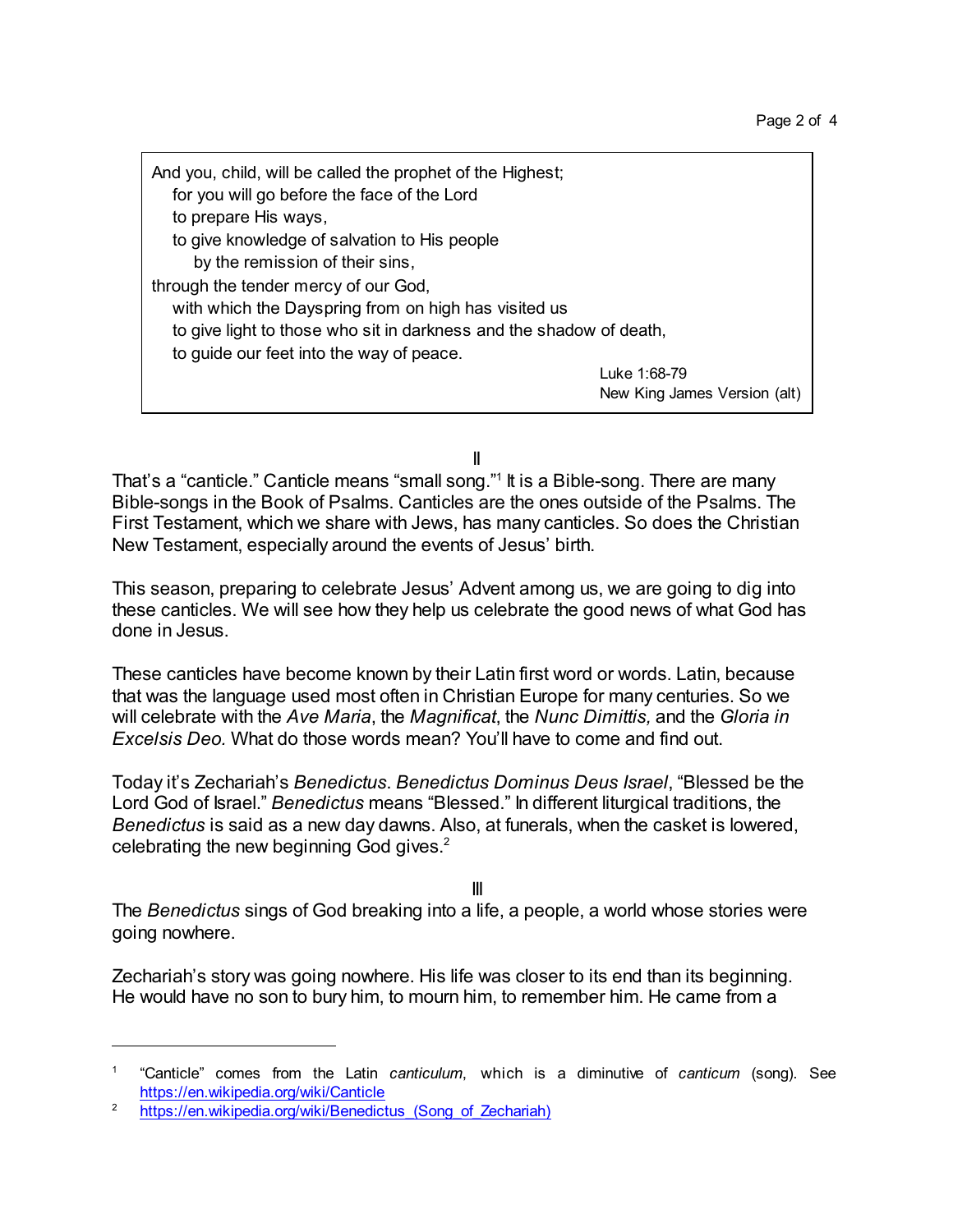long line of priests, fathers handing over this most sacred work to their sons. With Zechariah, it would end. His personal and family story would end.

Israel's story was going nowhere. For many generations, there had been an aching sense among God's People that God was absent. For a while, they had actually been exiled, a sure sign of God's judgement. But even after they returned to the land of God's promise, and rebuilt (including this wonderful new Temple where Zechariah worked), God still seemed gone. God had crafted Israel to be God's People for the world. But where was God?

Zechariah's own story mirrored Israel's larger story. And Israel's story mirrored the whole world's story, and our stories in in. Sometimes, it seems things are moving forward. Even, that we are moving ahead quickly! Or, are we running in circles? We make great strides. We stumble and crash down. Do we learn? Even when we do, is learning enough? Even when I know what to do "up here" [tap head] . . . in here [tap chest], the heart of me . . . that's another story.

What's wrong with us? The whole world, and us in it, stuck, going nowhere. Israel, that God created to represent us before God and God before us, stuck, going nowhere. Zechariah, holy, righteous and good, stuck, going nowhere.

 $\mathsf{N}$ 

What sort of story is this? It is the real story, the only story there is.

God is breaking into it.

God has been walking with us, all along. Since the Beginning and since each of our beginnings. God has never left us.

What is different now—what God has done, what Zechariah was told, and what Zechariah's son John will be getting people ready for—is this: In Jesus, God has come to us, profoundly and personally.

Zechariah's song evokes a pattern.

God creates, and it is beautiful and good. But we trash it. So God seems absent. Silent.

God creates a nation, through Abraham and Sarah. Their Israel will shine God's light back into the world of darkness. But Israel ends up enslaved. God seems absent. Silent.

God leads Israel to freedom, using Moses. God renews the promise. They will live by God's Way. But they want to go their own ways. God seems absent. Silent.